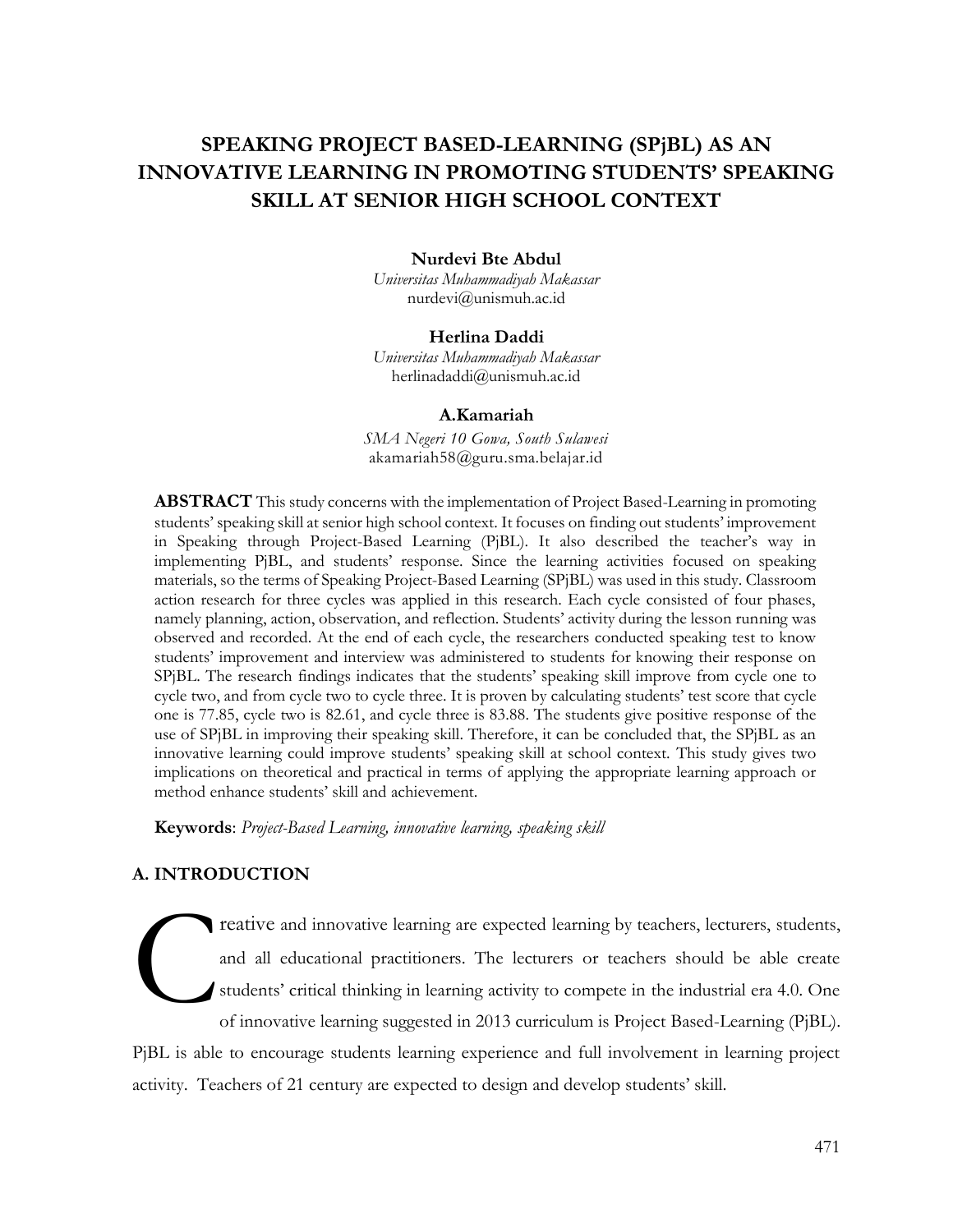Project- Based Learning (PjBL) becomes an innovative learning model in 21 century. Teacher and students collaborate in learning process. According to Bell (2010), PjBL is an innovative learning which teaches various strategies to achieve successful in 21 century. In addition, PjBL could improve students' responsibility (Johann, et.al, 2011); improve students' skill in 21 century (Ravitz, et.al.,2011); train problem solving, self-direction, communication, and creativity (Wurdinger & Qureshi, 2015). PjBL could be implemented for different educational levels as in this study it was implemented in senior high school students for English subject.

Dealing with the implementation of PjBL, there some series of studies which conducted the similar issues in teaching English Speaking in the class. As Suharti & Adi (2014) applied PjBL to improve students' English skills, it was found that students could solve the problems given. Similar to Ekawati (2017) concluded that PjBL could enhance students' listening and speaking skills. Moreover, the implementation of PjBL to students could develop students' experiences in the real context (Poonpon, 2011), and give significant effect to students' productive skills in English subject (Putri, Artini, & Nitiasih, 2017). Those research findings lead the researchers' interest to conduct the similar study, but it focuses on the implementation of PjBL in speaking lesson.

In addition, based on data and information given by the English teachers of SMAN 10 Gowa, it was identified that some problems faced by teacher and students were the learning process was not compatible yet with 21 century learning, learning activity was not integrated yet with Information Communication and Technology (ICT) and Higher Order Thinking skills (HOTs), learning method was conventional, and some students were still inactive in classroom interaction. These problems give negative effect toward students' achievement in English subject.

Concerning with those problems, the implementation of PjBL is regarded as one of innovative learning that can be solved teaching and learning problems in the classroom. Project-Based Learning put the students as active learning subject, encourage the emerge of initiation, and exploration process, give opportunity to implement what they have learnt, and have an opportunity to present, communicate, and evaluate their project work to others. This study apply constructive principles by Driscoll (2000) which cover students involvement in real activity, social negotiation in learning process, collaborative and multi-perspective study, support to determine learning goals and arrange learning process, and encouragement to reflect what and how the lesson studied.

In conclusions, the objective of this study is to find out students' improvement after implementing Project-Based Learning in speaking skill and students' responses on the use of PjBL.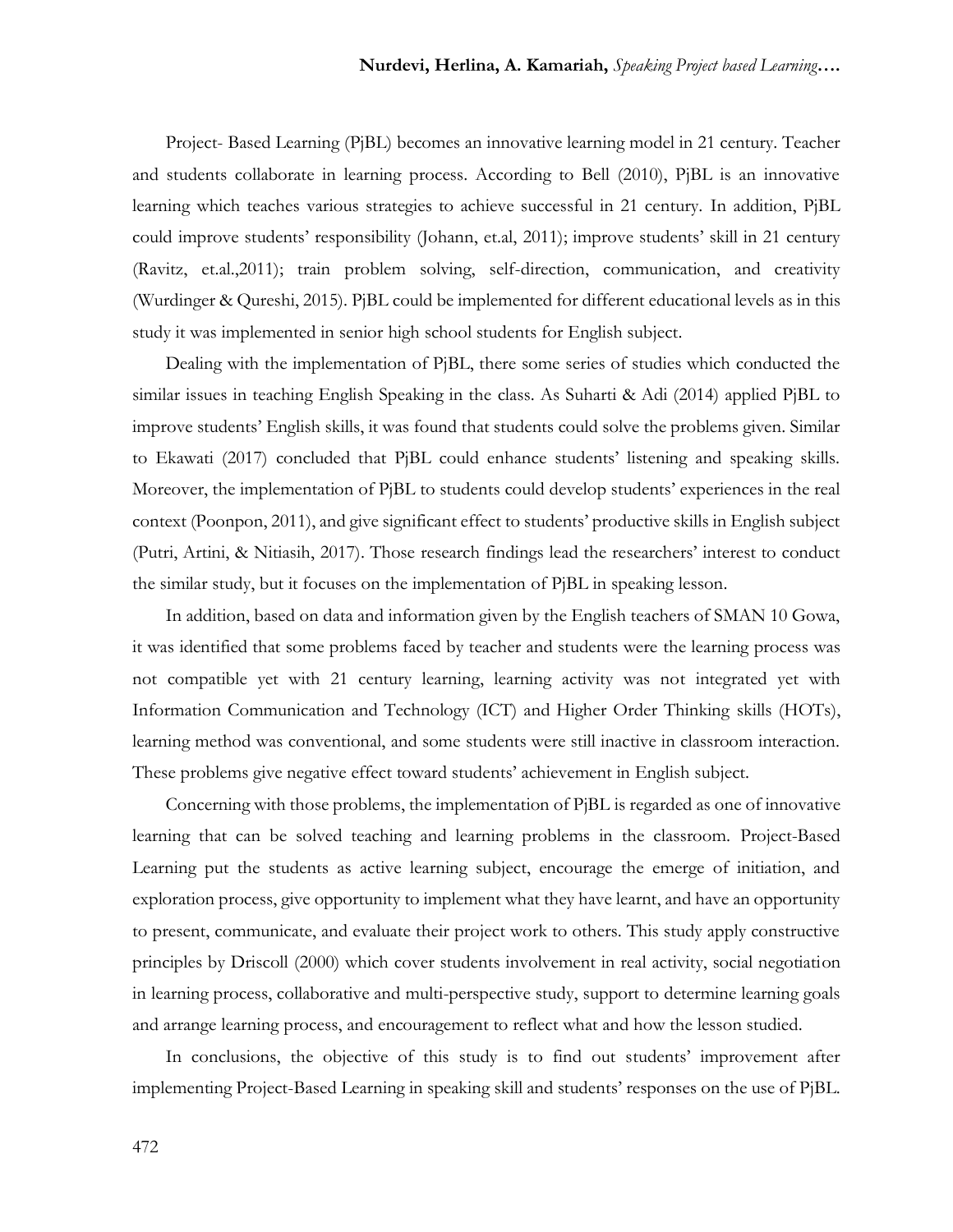Based on the series of related study above and the fact in the field, it is urgent to facilitate students with innovative learning in the classroom. One of the innovative learning in century 21 is Project Based-Learning. PjBL is able encourage students full involvement and their authentic experiences could be applied to English subject. In this case, teachers and students collaborate to arrange planning which based on learning project. This study produced video as project result. It focused on speaking lesson, the students were taught with speaking materials and activity, and then they worked in team to complete the project. The researchers named the project as Speaking Project-Based Learning (SPjBL) since teaching and learning activity were about speaking materials as research focus and it is claimed as a novelty of this research. The students were led by critical questions first before work their project. Therefore, the implementation of SPjBL should be planned systematically in order to achieve optimal and qualified learning.

# **B. REVIEW OF LITERATURE**

## 1. Innovative Learning

According to French, Imms & Mahat (2020) .innovative learning is converting traditional classroom to an innovative environment by converting traditional environment of learning process into spaces which are flexible, supporting a wide array of teaching and learning possibilities. Pakpahan et.a; (2021) define innovative learning is facilitating students with the use of media and multimedia and the selection of action because it is very relevant to create new and enjoyable learning experiences for students. Meanwhile, according to Mage-Nagar & Steinberger (2017) states that an innovative learning is the current outcome of the constructivist approach and the essence is co-construction of knowledge in an Information and Communication Technology (ICT). In line with that, Reiser (2002) says that learning design is in the form of a series of procedures as a system for the development of consistent and tested education and training programs. The innovative learning design in this case is interpreted as a preparatory activity for the implementation of learning that applies the latest learning elements in the 21st century and is integrated in the components and stages of learning that will be carried out to achieve the goals that have been set.

Based on the concept above, it can be stated that innovative learning is learning activities that is designed to improve students' performance and quality in learning. It consists of systematic steps to be followed by teachers and students in its implementation. This learning model engages students to be innovative, interactive, and communicative in classroom activities.

2. Project-Based Learning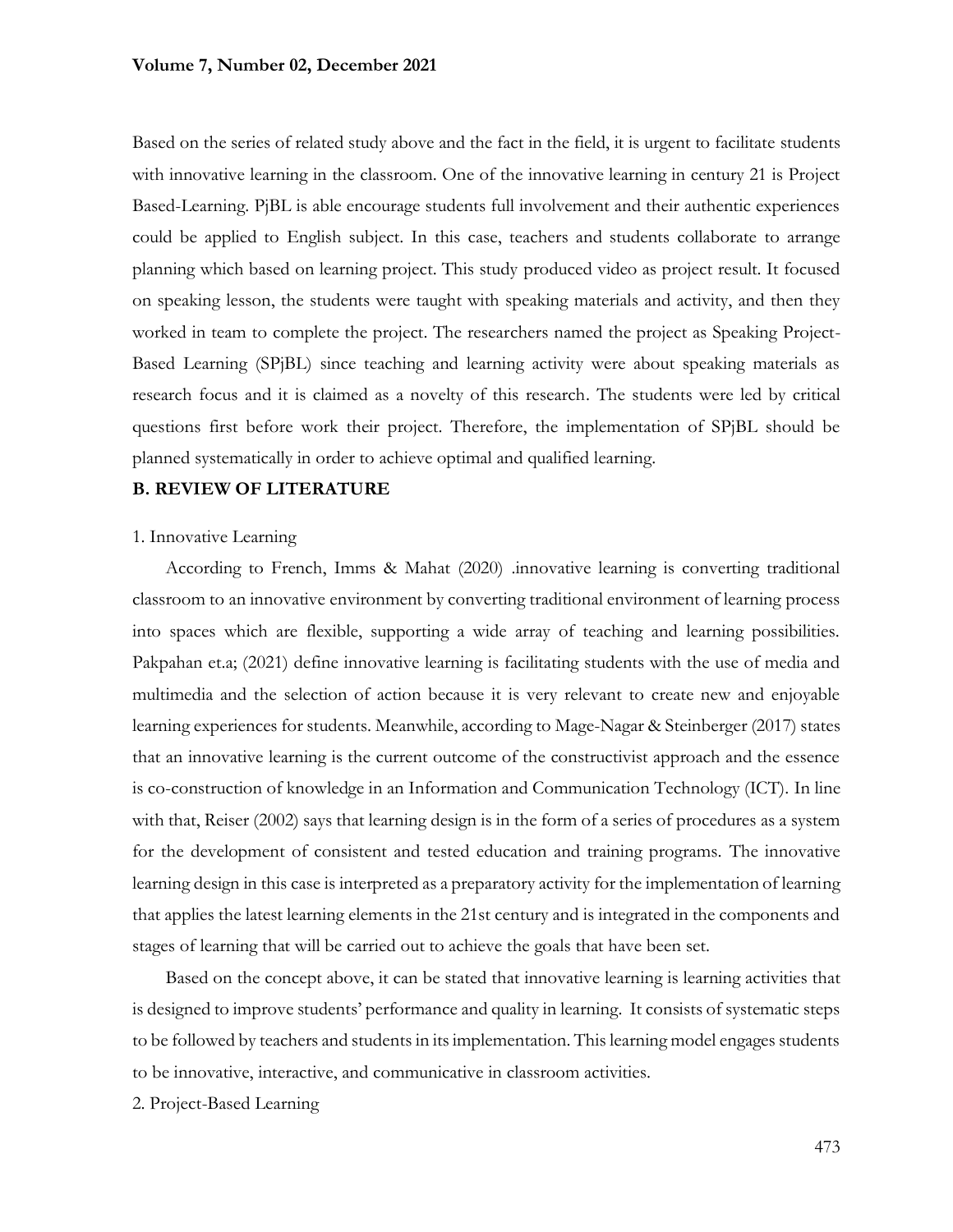Goodman (2010) define Project Based Learning (PjBL) as a teaching approach that is built on learning activities and real tasks that provide challenges for students related to everyday life to be solved in groups. According to Afriana (2015), project-based learning is a learner-centered learning model and provides a meaningful learning experience for students. Students' learning experiences and concepts are built based on the products produced in the project-based learning process. Grant (2002) defines project-based learning or project-based learning as a learner-centered learning model to conduct an in-depth investigation of a topic. Students constructively carry out deepening learning with a research-based approach to serious, real, and relevant problems and questions. Meanwhile, Wena (2014) states that the Project Based Learning model is a learning model that provides opportunities for educators to manage learning in the classroom by involving project work. Project work is a form of work that contains complex tasks based on very challenging questions and problems and guides students to design, solve problems, make decisions, carry out investigative activities, and provide opportunities for students to work independently.

From the definition about, it can be restated that Project-Based Learning is an innovative project to encourage students' higher order thinking skills in 21-century learning. The teacher provides learning activities to challenge the students to produce learning product based on the related topic that have been discussed in the classroom. Dealing with this definition, the researchers applied Project-Based Learning to promote students' speaking skill by creating speaking video. Thus, the term of Project-Based (PjBL) Learning was expanded as Speaking Project-Based Learning (SPjBL) since the learning activities given to students are related to speaking materials.

3. Project-Based Learning (PjBL) Principles

According to Thomas, project-based learning has several principles in its application, namely (Wena, 2014):

- a. Centralized. This learning model is the center of the learning strategy, because students learn the main concepts of a knowledge through project work. Project work is central to the learning activities carried out by students in the classroom.
- b. Guide Questions. Project work carried out by students is based on questions or problems that lead students to find concepts about certain fields. In this case work activities become external motivation that can generate internal motivation in students to build independence in completing tasks.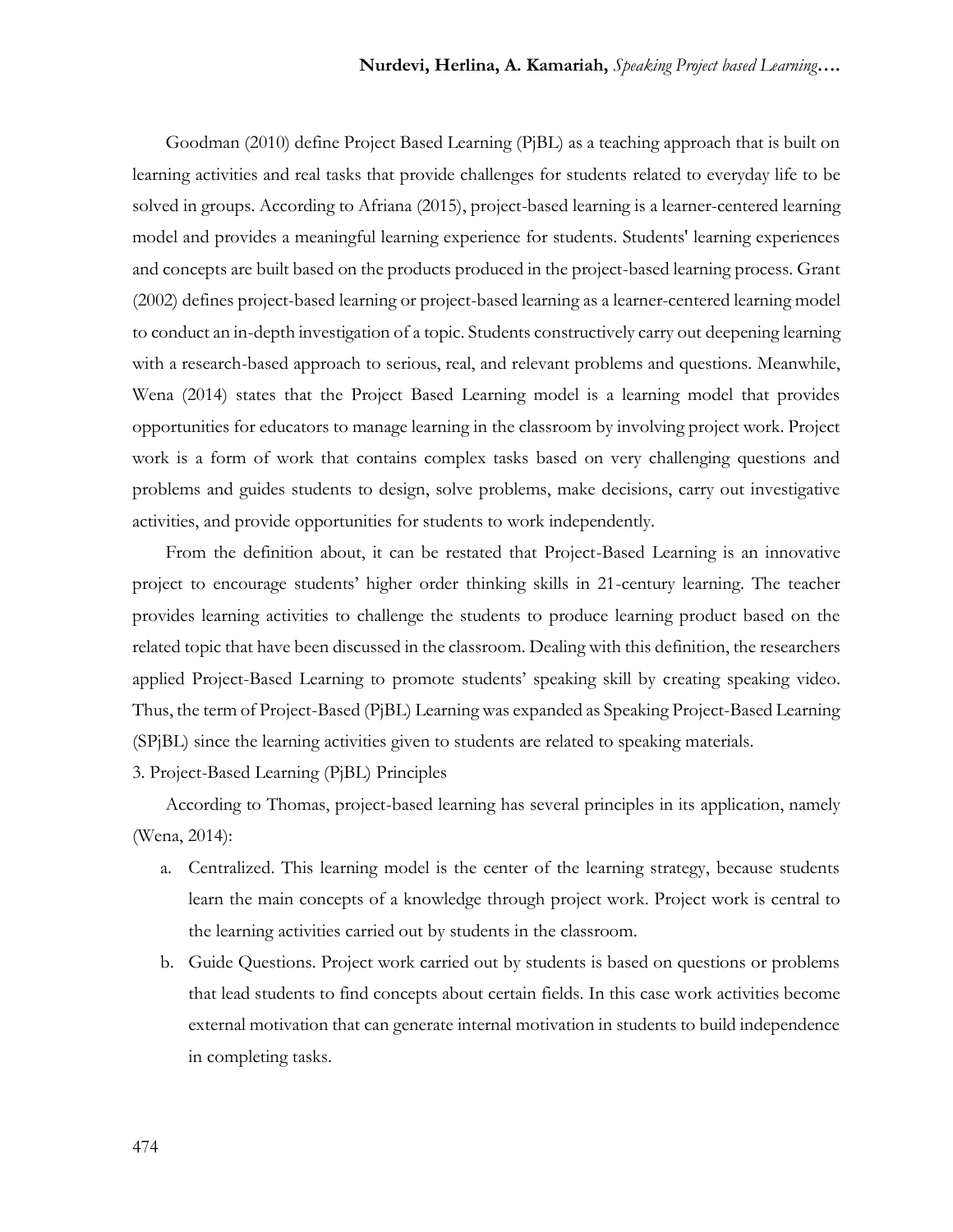- c. Constructive Investigation. Project-based learning is an investigative process carried out by students to formulate the knowledge needed to work on projects. Therefore, the teacher must be able to design learning strategies that encourage students to carry out the process of searching and or deepening the concept of knowledge in order to solve the problems or projects they face.
- d. Autonomy. Project-based learning, students are given the freedom or autonomy to determine their own targets and are responsible for what they do. The teacher acts as a motivator and facilitator to support student success in learning.
- e. Realistic. Projects carried out by students are real work that is in accordance with the reality in the field of work or in the community. Projects that are carried out are not in the form of simulations or imitations, but work or problems that are really real.

Dealing with the principles above, the researchers implemented PjBL based on the principles in English speaking materials. At the beginning, the students were taught speaking materials, they need to know the concepts of expression in daily communication. Questions are addressed to activate students' critical thinking, and they are leaded to make investigation. In completing the project, the students have autonomy to create and design their speaking video and it should base on speaking materials and relate to real context.

# **C. METHOD**

## **Respondents**

This action research was conducted in SMAN 10 Gowa, South Sulawesi. The subjects were study English subject of X grade in academic 2021/2022 which consisted of 31 students. This class was chosen with the aim to increase and improve students' achievement in English speaking skill. Teaching and learning activity were held through three cycles, it followed the research principles of action research (Kunandar, 2010). Speaking Project-Based Learning (SPjBL) was implemented during three cycles with different speaking lesson topics. It aimed at finding out students' improvement from cycle one to cycle two, and from cycle two to cycle three.

#### **Instrument**

The research instruments used were observation, test, and interview. The observation sheet was used to collect the data about students' participation and activeness during learning process through the implementation of SPjBL in English subject class. Test was conducted after the observation finished. It aimed at collecting data about students' achievement. The students were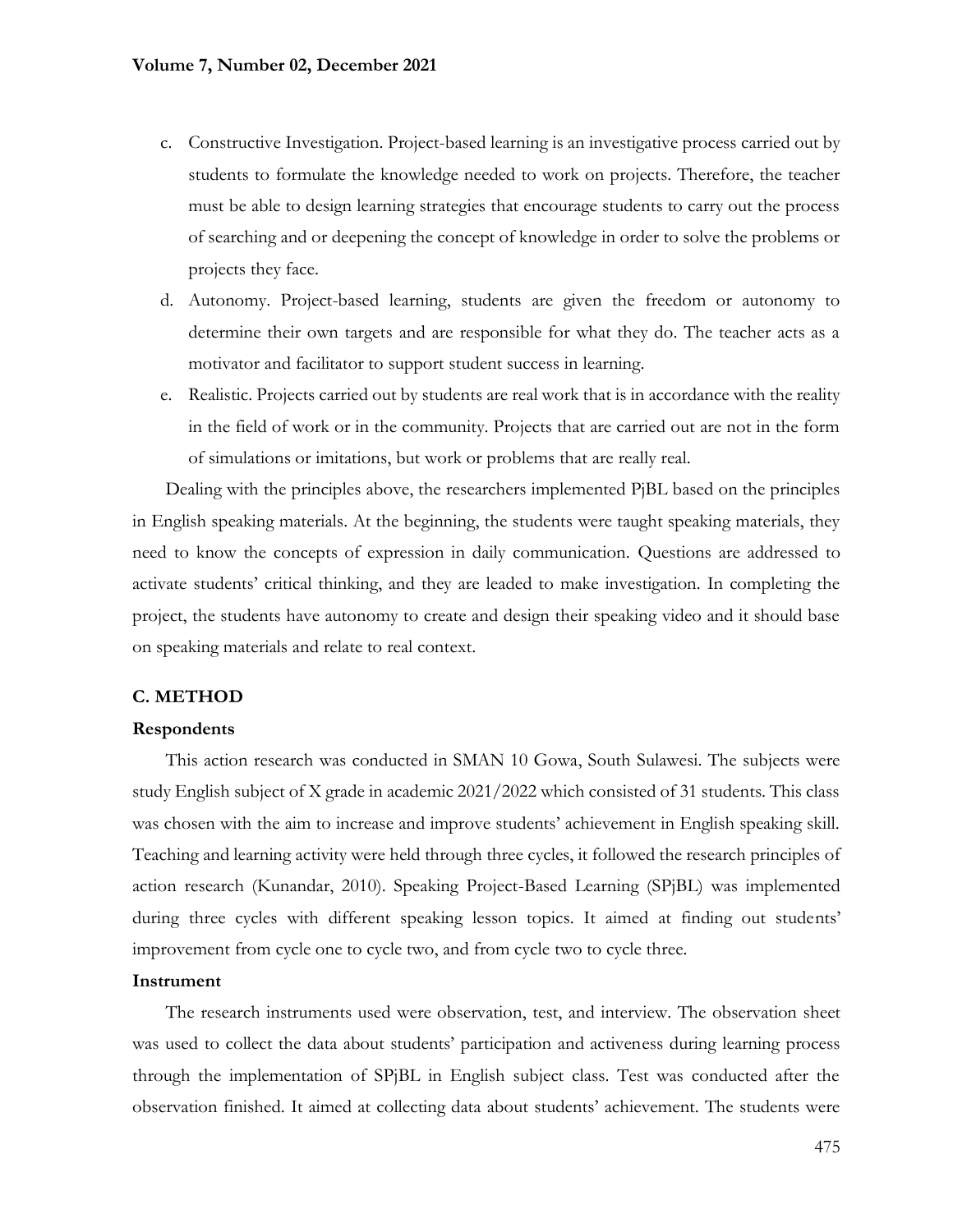given questions to measure their speaking skill for each cycle. Then, interview was conducted to know students' response based on their experience in learning speaking skill through SPjBL.

## **Procedure**

Data collection were gathered from learning activity in the classroom using observation sheet, and then the end of each cycle the students were given a test related to speaking materials. This research consisted of three cycles and each cycle followed four phases.

a. Plan

Teacher and researchers analyzed the curriculum to know basic competence that should be achieved by the students, and then arrange lesson plan which consisted SPjBL as innovative learning in presenting speaking materials and speaking project. The teachers, researcher, and students collaborated to design a plan for the project.

b. Action

In this phase, the teacher presented the lesson by giving critical questions to students and explained the materials. Then, the students were divided into some project groups. The project given was related to speaking lesson, and the students were instructed to create video with the team in English speaking. They have one week to complete the project. The teacher monitored the students and their progress of the project.

c. Observation

When the teacher conducted learning process and activity through SPjBL, the researchers acted as observer. Teaching and learning situation was observed and recorded, taken note students' activeness and participation, observed students' ability in group discussions, and observed the way of teacher in implementing PjBL in learning activity.

d. Reflection

At the end of cycle, the teacher and researchers made reflection to know students' progress. It conducted after giving test to the students. Each meeting or cycle, there was reflection conducted. From the result of the test the students' mean score indicted improvement for each cycle, and the third cycle about 70% to 75% students were active and responded the questions, giving idea, and asking questions. The students could finish the project on time.

## **Data Analysis**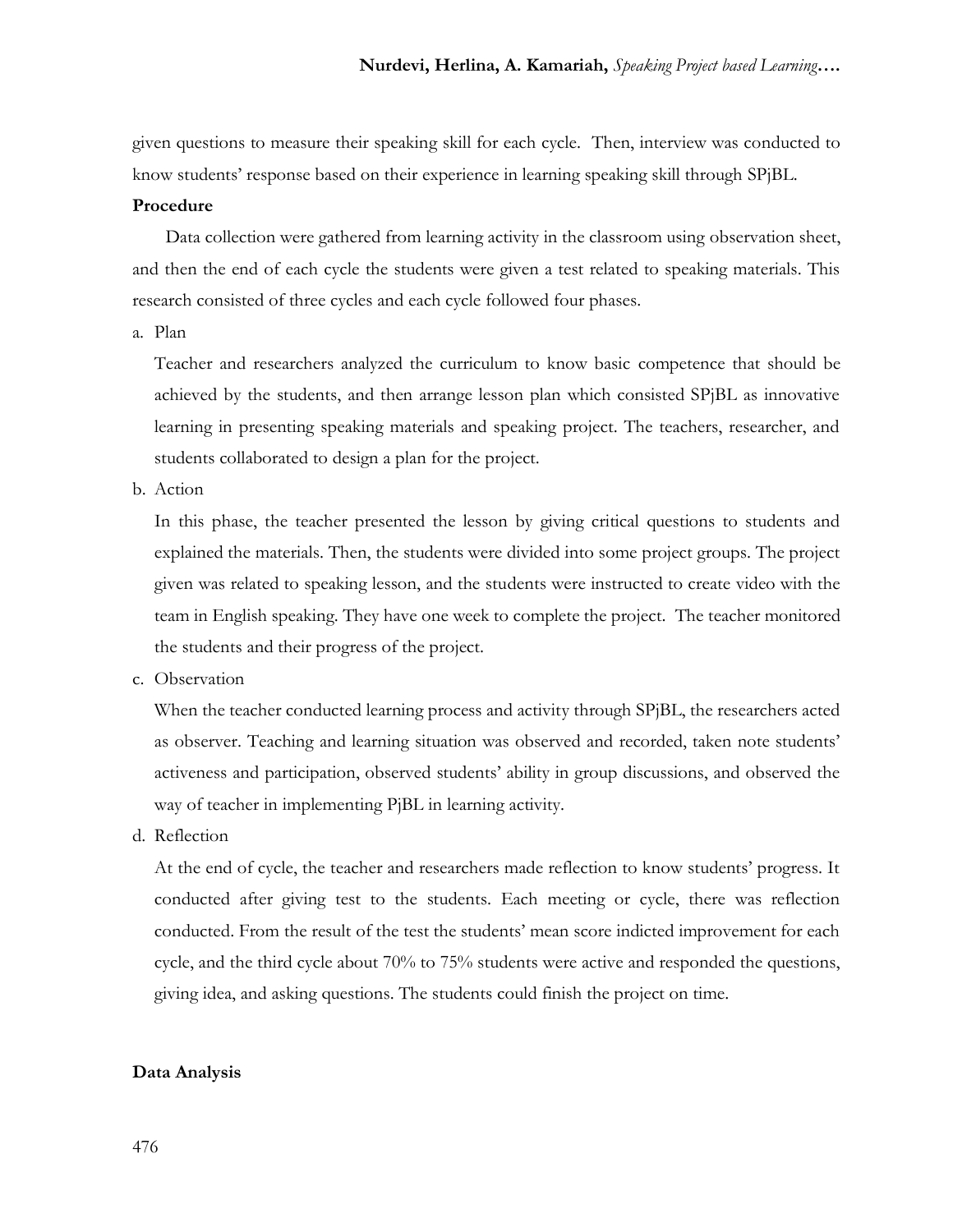The collected from observation sheet and test were analyzed descriptively by finding out students' score, mean score, percentage. It was aimed at finding out progress that occurred in every meeting of the learning cycles. Students' learning outcomes in test was analyzed to find out mean score, and then it was categorized into high, average, and low. The same case for students' activeness in learning activity, it was categorized into high, average, and low. The formula used for finding out the score and mean score were based on Gay, et.al (2012).

## **D. FINDINGS AND DISCUSSION**

| <b>Variable</b> | Cycle 1 | Cycle 2 | Cycle 3 |
|-----------------|---------|---------|---------|
| Speaking Skill  | 77.85   | 82.61   | 83.88   |

**Table 1: Mean Score of Students' Speaking Skill**

Table 1 indicates that there are improvement from cycle one to cycle two, and from cycle two to cycle three. The students' mean score in cycle one is 77.85 and in cycle it improved to be 82.61. The progress is 2.76 point. In cycle two the students' means score is 82.61 and improved again in cycle three to be 83.88. The progress is 1.27 point. These findings imply that students got highest improvement from cycle one to cycle three. It can be stated that in each cycle students show their progress in learning speaking skill through Project-Based Learning.

In cycle one, the teacher taught Expressions of Suggestion and Offering to the students. It was begun by preparing lesson plan, and in action or implantation phase the students were introduced useful expression in giving suggestion and offering. There are some questions are addressed to students, it to lead them into the speaking to topic. According to Yasid, Munir & Retnaningdiyah (2021) after the teacher explored many questions and used a lot longer period to the wait time method, the students were easier to understand. The teacher emphasized the pronunciation and intonation of the expressions. Then, the students imitated it and expressed it well. To maximize students' understanding on these materials, the teacher asked students to watch the video. The students watched conversation between two people taking about giving suggestions. Then, the students in take turn were invited to do role play. It is the best practice for students to train their speaking skill in terms of pronunciation and fluency. It seems, the students enjoy all the activities.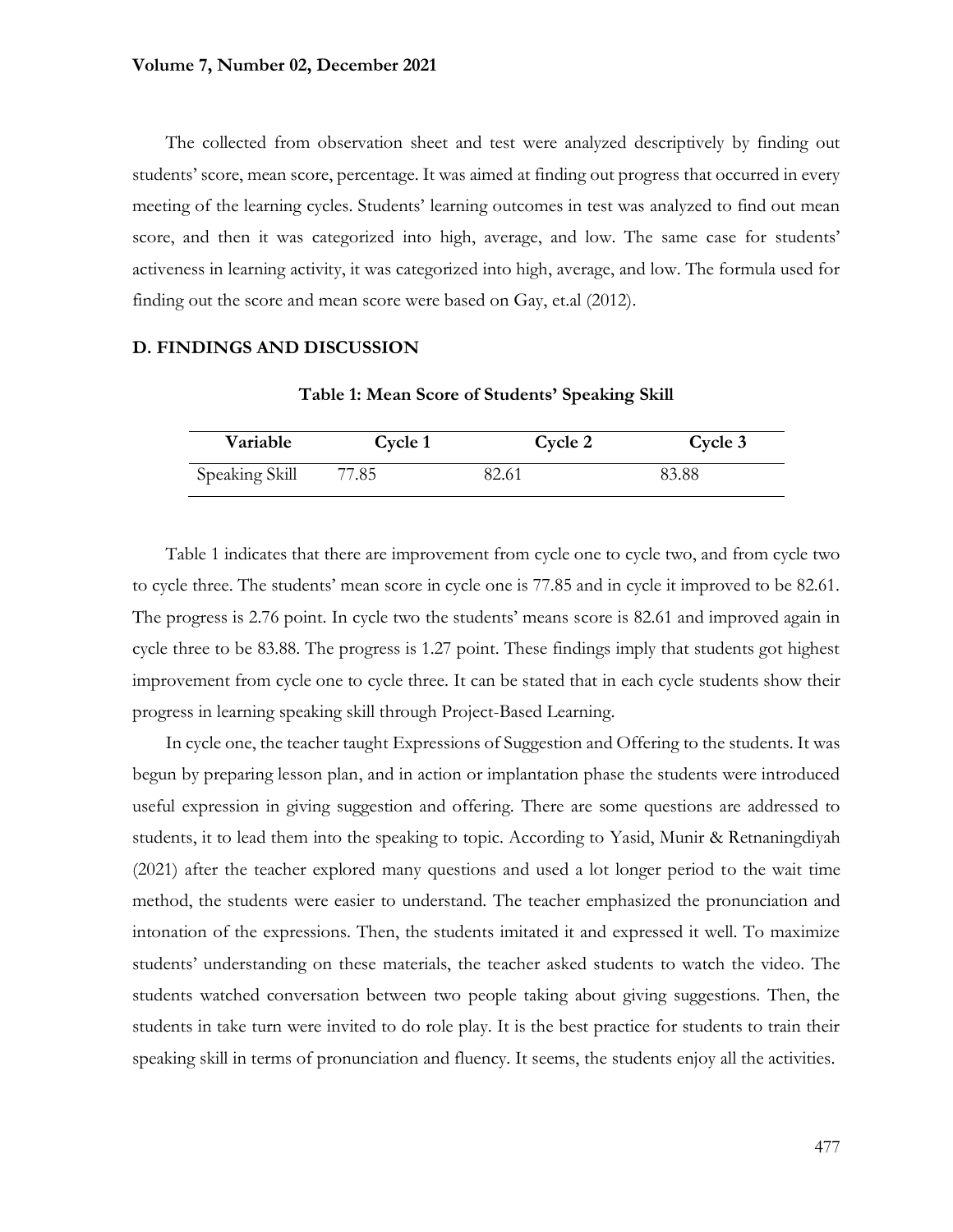After finishing all activities, the teacher gave assignment to students to do similar video as speaking project. The video content should be related with real context. Thus, the students created video at their home and focused on taking about the daily suggestion that they experienced around their home activity. As Riswandi (2018) states Project-based learning is based on the idea of connecting students' experiences with school life and encouraging them to learn new things. Real experience makes students easier to promote their speaking skill, because they use common vocabulary and expression based on their experiences. On the other hand, designing video practiced to speak fluently and naturally. Similar to Dewi (2016) who conducted action research by implementing Project-Based Learning and found that PBL technique could improve students speaking skill. However, it is difference with Sirisrimangkorn (2018) who applied Project-Based Learning to promote students' speaking skill by performing drama. It means that, giving project to students can be done in various ways or techniques, since the function is to enhance students' skills.

In cycle two, the teacher still continue to teach Expressions of Suggestions and Offering by applying Project-Based Learning, but in this cycle it more focus on Asking and Giving Offering expressions. The technique of applying PjBL is similar to cycle one. The students were introduced the expression of giving offering. The materials were presented in power point slide and they were supported with related pictures, video, and conversation. The students practice the conversation with their pair. In line with Gustrianto, Hidayah & Edy, (2018) students get greater opportunities to develop their English speaking skills through activities such as video viewing, group discussion, role play, and video production. The components of speaking focused on pronunciation and fluently. At the end of lesson, the students were asked to design speaking video in terms of expressing offering in their daily activity. Data of reflection shows the students still need improvement in pronunciation, therefore in cycle two the activities is more pay attention on practicing pronunciation. The teacher provided related vocabulary to the materials and show the way to pronunciation and in this case the students also know the meaning of the words. The project that students must be completed was speaking video of giving offering. The students worked in pair and discussed it and took video out of the school then send their video to the teacher. The selected video are published in YouTube. YouTube has provided a fun environment for learning English (Sari, Dardjito, & Azizah, 2020). It is encourage them to be more creative in designing video and promoting their speaking skill. It is similar to Aditama, Haryanti & Sari (2020) in the study is found the benefits of students' improvements in speaking skills for presentation after composing a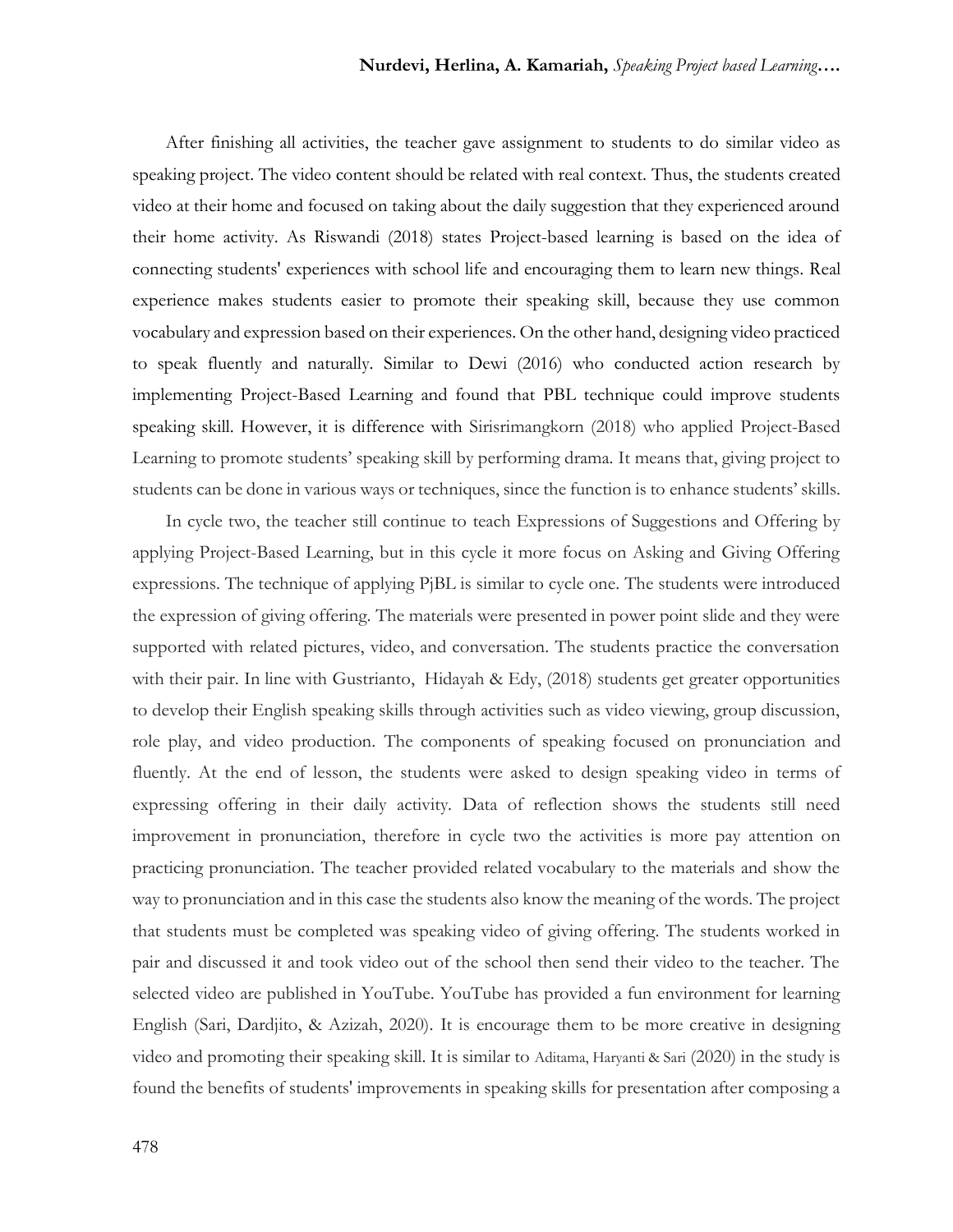#### **Volume 7, Number 02, December 2021**

personal documentation video project are also explored in this study. Video project can make students more confident in exploring their idea to speak.

In cycle three, the teacher went to next materials about Expression of Asking and Giving Opinion. Project-Based Learning was still applied to improve students' speaking. The students were provided many activities to practice their speaking such as showing pictures and then students were invited to give their idea. Besides, the teacher turned video on as conversation example, then the students take turn to practice. In this activity, the students should underline the expressions of asking and giving an opinion. Dealing with the topic, the students created their own video with their pair or team. The students communicate naturally based on their experience in asking and giving opinion in their daily activity. Baron (2021) in his investigation revealed that the capacity to communicate in English had improved after teaching them by using Project-Based Learning. The average score improved with each component of the ability to speak English. From observation notes, all of students actively participated to speak their idea. Moreover, the result of evaluation indicates students achieved progress every meeting. It finds that integrating language learners in a video-making activity is a viable strategy to integrate technology into language curriculum and incorporate constructivist pedagogical strategies into foreign language instruction (Puspa. 2016). Making video project gives new challenge and experience in the real context to practice speaking skill.

| Variable      | Cycle 1 | Cycle 2 | Cycle 3 |
|---------------|---------|---------|---------|
| Video Project | 79.23   | 81.44   | 82.91   |

**Table 2: Mean Score of Students' Video Project**

Table 2 shows students' progress in making speaking video project for three cycles. They achieved progress from cycle one to cycle two and cycle three. The students' score in cycle one is 79.23 and improved become 81.44, and 82.91 in cycle three. The students practice to speak about giving suggestion and offering, and asking and giving opinion. The content and expressions of actors were measured in the video. From the product of the project, the students show their skill in speaking skill fluently. The score above can be concluded that using Project-Based Learning could increase students' speaking skill.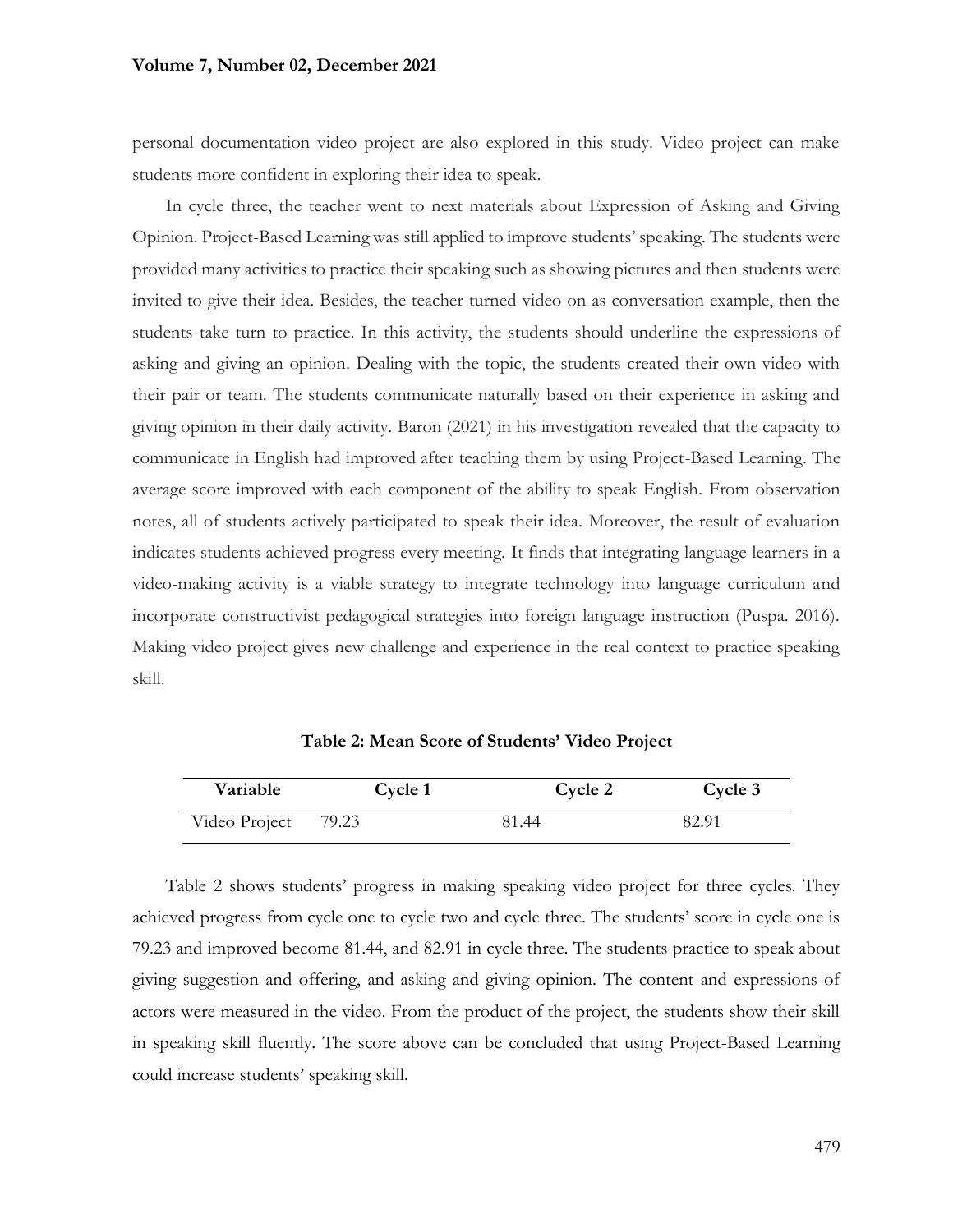Dealing with the project, the students evoked positive responses based on their experiences in creating their own speaking video. Some of the responses are as follows:

Extract 1:

*"we are free to construct our own idea, and making best video is really challenging for me, we need to speak naturally as native speaker."* 

Extract 1 implies that the students got new experiences to make their own video, and they should speak English like a native speaker. In this case, it is challenging to them to find good idea and show their good performance in the video.

Extract 2:

*"I think it is a best way to practice our English because usually we only practice conversation in the class based on the text given by the teacher, but by doing video project I got a chance to show my skill and friends."*

Extract 2 emphasize that asking the students making their own video as speaking project give them opportunity to explore their skill and idea. In conventional way, usually the students only practice the expression in performing conversation in the class. The conversation is based on the text. It means they have not chance to use their own idea in real context.

Extract 3:

*" actually I'm not confident to speak English because I have bad pronunciation and poor vocabulary, but through this project I and my pair have much time at home to think an create the content of the conversation. We practice several time, then after we think we are ready, we record our self to speak English. I like our acting in the video, hehehe"*

Extract 3 points out that doing project means they have enough time to make preparation. The students got a chance to find creative idea that is related to real context about the topic. After providing the concept in Indonesian, they then switched to English and memorize it. The students practiced many times to make sure the correct pronunciation, so they can express naturally in front the camera.

From these samples of extracts, it can be stated that all of the students are involved in speaking activity. They have opportunity to make preparation before showing their speaking skill.In relation to Ting (2013) states that although there were some reservations at first owing to a lack of experience and abilities in filmmaking, the students were generally positive and enthusiastic about the video project. Some of the students were not confident in speaking, but after practicing many times before taking video, finally they can minimize their hesitation. Similar to Wijaya (2020) revealed that participating in a digital video project helps students develop their abilities to create a proper introduction, maintain voice volume and emotion, and foster creativity in order to create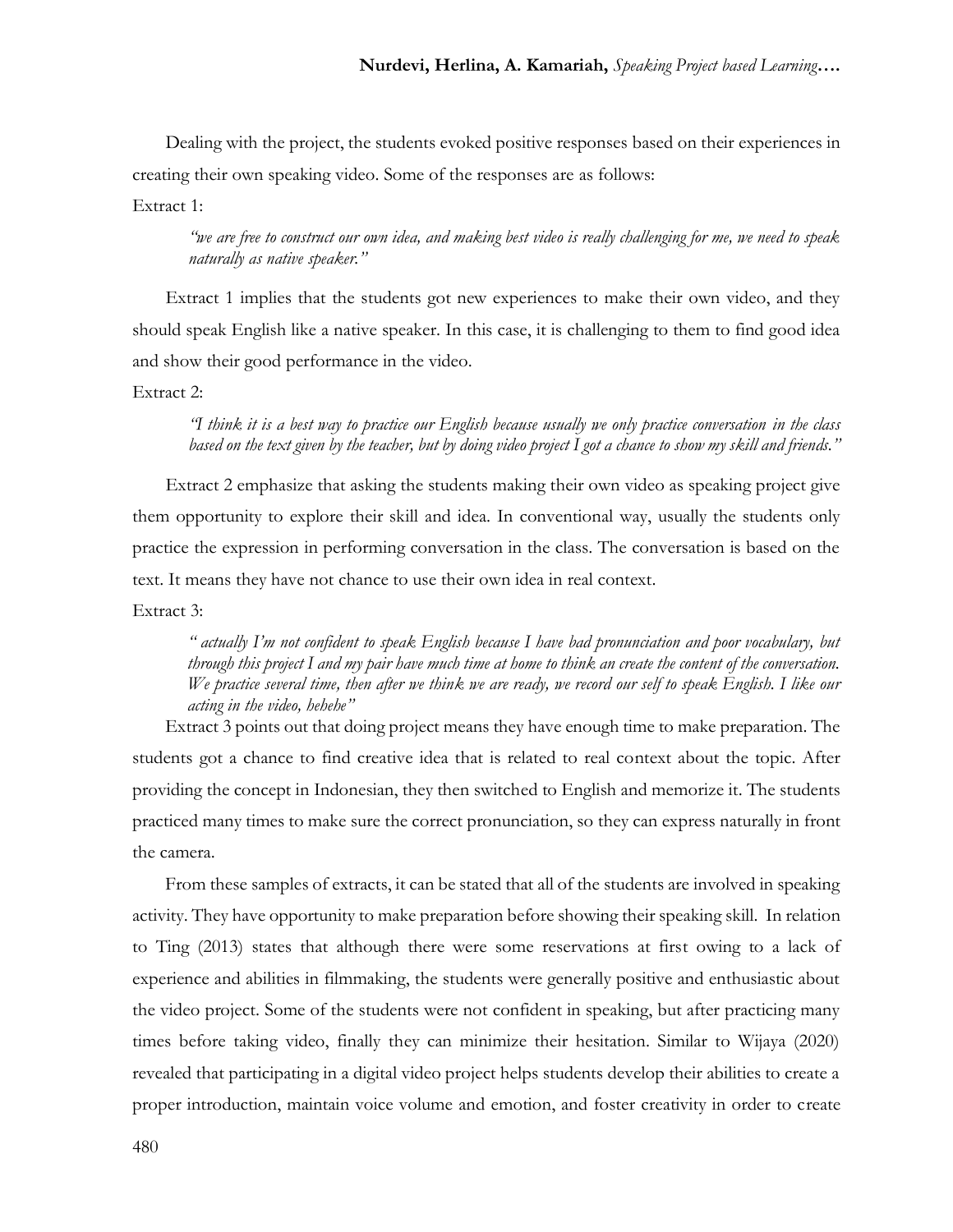engaging videos. Applying video project in speaking as a assignment to students is effective to increase their skill dealing with pronunciation, vocabulary, and their speaking performance.

#### **E. CONCLUSIONS**

Based on the research findings that indicates the students' speaking skill improve from cycle one to cycle two, and from cycle two to cycle three. It is proven by calculating students' test score that cycle one is 77.85, cycle two is 82.61, and cycle three is 83.88. The students give positive response of the use of SPjBL in improving their speaking skill. Therefore, it can be concluded that one way to minimize students' problems and difficulties in speaking skills is applying Project-Based Learning. Conducting the project as the assignment could give opportunity to the students to show their best performance in the video. They can cooperate with their team to explore their creative idea by considering the content, the background of the video, and the actor performance. It gives new experience for them in creating their own video. In the video they should use right pronunciation, vocabulary, intonation, and appropriate expressions. Additionally, they have enough time to prepare, revise, and practice before shooting. The product of this project is speaking skill and video and it is called Speaking Project-Based Learning (SPjBL) by the researchers, since the research focus is concerning with speaking skill. Therefore, it is suggested to teachers and lecturers to apply SPjBL in teaching speaking skill at school or university context. The project can be developed based on the materials and students' needs.

#### **REFERENCES**

- Aditama, M. G., Haryanti, D., & Sari, F. W. (2020). The Advantages of Personal Documentation Video in Improving Students' Speaking Skill for Presentation. In *Proceedings of the 5th Progressive and Fun Education International Conference*.
- Afriana, J. (2015). Project based learning (PjBL). *Bandung: Sekolah Pascasarjana UPI*.
- Baron, R. (2021). Video Project Model for Increasing English Speaking Skills in Covid-19 Pandemic. *AL-ISHLAH: Jurnal Pendidikan*, *13*(1), 590-596.
- Bell, Stephanie (2010) Project-based learning for the 21st century: skills for the future. The Clearing House, 83, pp. 39–43 DOI: 10.1080/0009865090350 5415.
- Dewi, H. (2016). Project based learning techniques to improve speaking skills. *English Education Journal*, *7*(3), 341-359.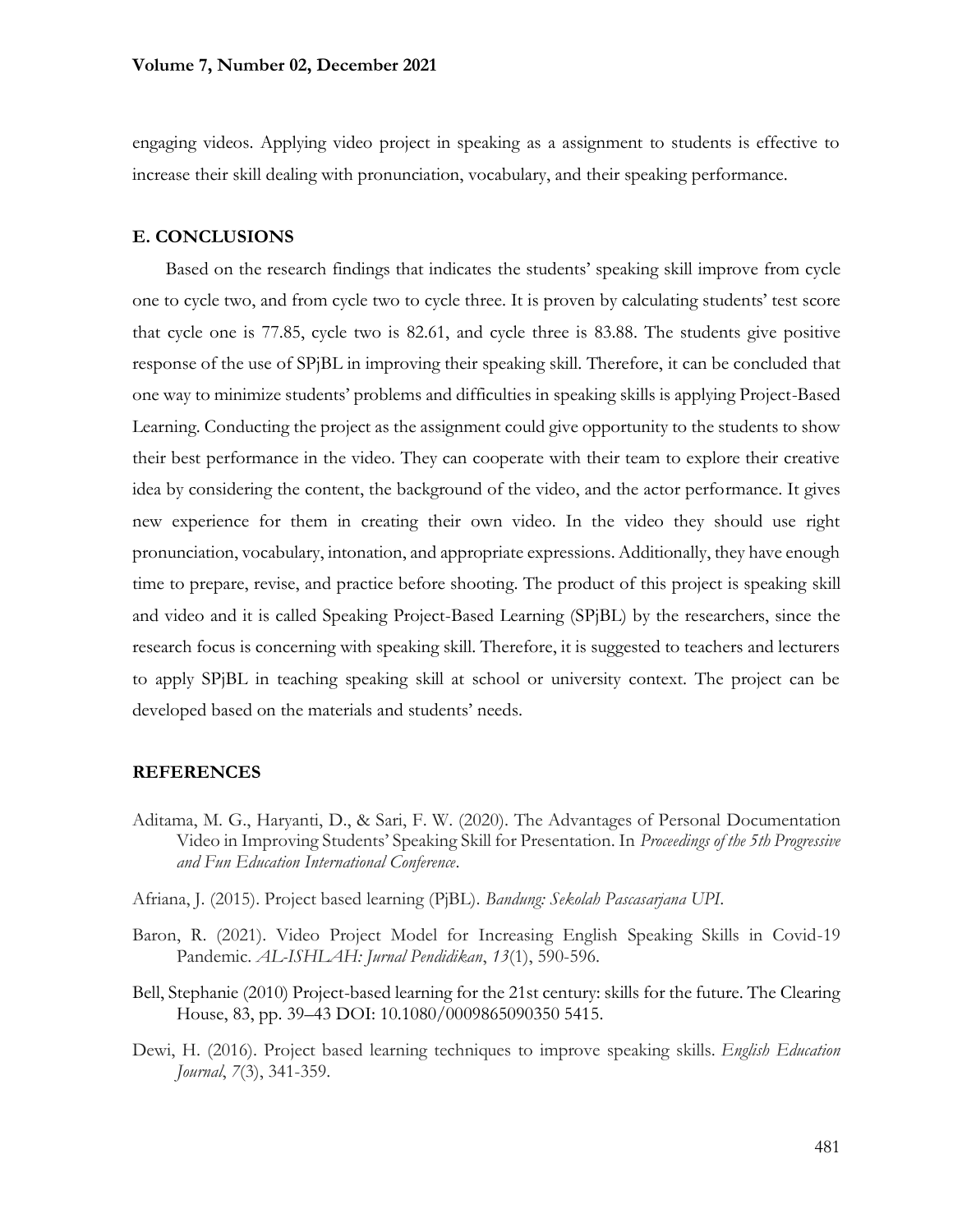- Driscoll, M.P. (2000). Psychology of Learning for Instruction (2nd ed.) Needham Heights, MA, Allyn & Bacon. Chapter 4: psychological foundations for instructional design. Retrieved April 15, 2021 from http://ocw. metu.edu.tr/ file .php /118/driscoll-psycfoundsinReiserCh4.pdf.
- Ekawati, Y. N. (2017). Peningkatan Kemampuan Mendengarkan (Listening) Mahasiswa Bahasa Inggris Melalui Model Pembelajaran †œProject-Based
- French, R., Imms, W., & Mahat, M. (2020). Case studies on the transition from traditional classrooms to innovative learning environments: Emerging strategies for success. *Improving Schools*, *23*(2), 175-189.
- Gay, L.R., Mills, Geoffrey E.,& Airasian, Petter. 2012. *Educational Research: Competencies for Analysis and Application.* United States: Pearson
- Goodman, Brandon, J.S.P. (2010). *Project-Based Learning*. Educational Psychology: EPSY 505
- Grant, M. M. (2002). Getting a grip on project-based learning: Theory, cases and recommendations. *Meridian: A middle school computer technologies journal*, *5*(1), 83.
- Gustrianto, M. N., Hidayah, J., & Edy, S. (2018). *The Implementation Of Video Project In Speaking Class* (Doctoral dissertation, Institut Agama Islam Negeri Curup).
- Kunandar. 2010. *Lnagkah Mudah Penelitian Tindakan Kelas Sebagai Pengembangan Profesi Guru*. Jakarta: Rajawali Press
- Magen-Nagar, N., & Steinberger, P. (2017). Characteristics of an innovative learning environment according to students' perceptions: actual versus preferred. *Learning Environments Research*, *20*(3), 307-323.
- Pakpahan, D. N., Situmorang, M., Sitorus, M., & Silaban, S. (2021). The development of projectbased innovative learning resources for teaching organic analytical chemistry. *Advances in Social Science, Education and Humanities Research*, *59*, 782-788.
- Poonpon, K. (2011). Enhancing English Skills through Project-Based Learning. *English Teacher*, *40*.
- Puspa, A. (2016). Student-Made Video Project To Enhance Students'learning Experience. *Proceedings of ISELT FBS Universitas Negeri Padang*, *4*(1), 69-79. Riswandi, D. (2018). The implementation of project-based learning to improve students' speaking skill. *International Journal of Language Teaching and Education*, *2*(1), 32-40.
- Putri, N. L. P. N. S., Artini, L. P., & Nitiasih, P. K. (2017). Project-based learning activities and EFL students' productive skills in English. *Journal of Language Teaching and Research*, *8*(6), 1147- 1155.
- Ravitz, J., Hixson, N., English, M., & Mergendoller, J. (2011, April 19). Using project based learning to teach 21st century skills: Findings from a statewide initiative. Paper presented to annual meeting of American Educational Research Association. Vancouver, BC April 6, 2012. Retrieved April, 19, 2021 from http://bie.org/images/uploads/general/21c5f7ef7e7ee3b98172602b29d8c6a. PDF.